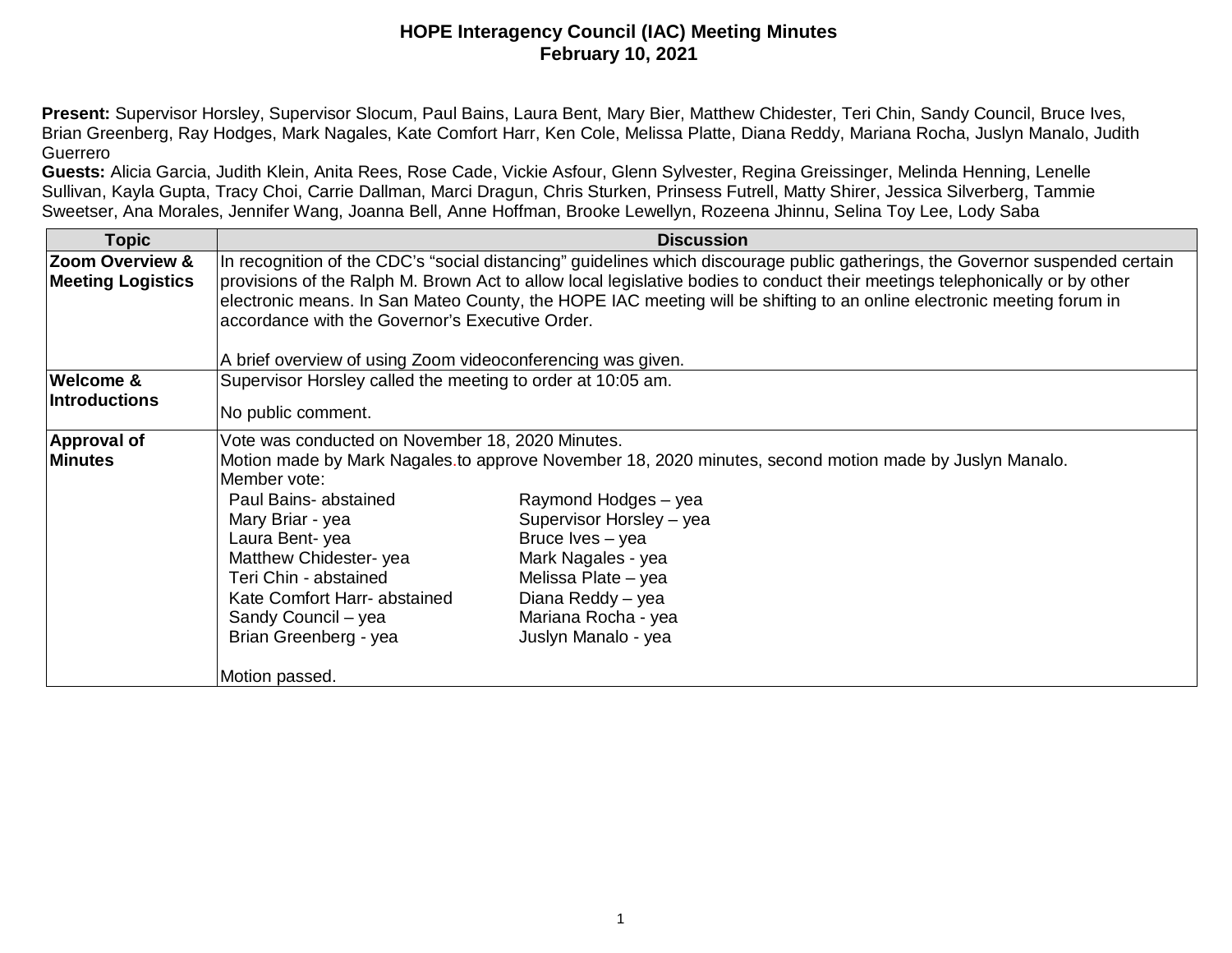| <b>Topic</b>                               | <b>Discussion</b>                                                                                                                                                                                                                                                                                                                                                                                                                                                                                                                                                                                                                                                                                                                                                                                                                                                                                                                                                                                                                                                                                                                                                                                                                                                                                                                                                                                                                                                                                                                                                                                                                                                                                                                                                                                                                                                                                                  |
|--------------------------------------------|--------------------------------------------------------------------------------------------------------------------------------------------------------------------------------------------------------------------------------------------------------------------------------------------------------------------------------------------------------------------------------------------------------------------------------------------------------------------------------------------------------------------------------------------------------------------------------------------------------------------------------------------------------------------------------------------------------------------------------------------------------------------------------------------------------------------------------------------------------------------------------------------------------------------------------------------------------------------------------------------------------------------------------------------------------------------------------------------------------------------------------------------------------------------------------------------------------------------------------------------------------------------------------------------------------------------------------------------------------------------------------------------------------------------------------------------------------------------------------------------------------------------------------------------------------------------------------------------------------------------------------------------------------------------------------------------------------------------------------------------------------------------------------------------------------------------------------------------------------------------------------------------------------------------|
| <b>Emergency Rental</b><br>Assistance, Ken | Ken Cole presented an overview of the Emergency Rental Assistance Program.                                                                                                                                                                                                                                                                                                                                                                                                                                                                                                                                                                                                                                                                                                                                                                                                                                                                                                                                                                                                                                                                                                                                                                                                                                                                                                                                                                                                                                                                                                                                                                                                                                                                                                                                                                                                                                         |
| Cole (Human<br>Services Agency)            | Funding is from the Consolidated Appropriations Act of 2021, signed into law on December 27, 2020. The County of<br>San Mateo on January 21, 2021 received its direct allocation in the amount of \$22.7M from the US Treasury.<br>Emergency Rental Assistance for San Mateo County is coming through two sources. One is directly from the Federal<br>Government and the other is via the state. The total funding through both sources is roughly \$47M.<br>For the Federal ERAP 90% of funds go to eligible households for rent, utilities, or other housing expenses related to the<br>$\bullet$<br>COVID-19 pandemic while 10% of the funds go to administrative costs. 65% of funds must be expended by September<br>30, 2021; 100% of funds must be expended by December 31, 2021.<br>SB 91, the California State ERAP, was signed into law on January 29, 2021. Extends eviction and foreclosure<br>protections previously established under AB 3088 and provides additional eviction and debt protections for qualifying<br>tenants. San Mateo County's appropriation of the State ERAP funding is \$24.5M.<br>Participating landlords will receive 80% unpaid rent for qualifying tenants accrued from April 1, 2020 through<br>$\circ$<br>March 31, 2021<br>If landlord does not participate, then eligible households can receive direct financial assistance equal to 25% of<br>$\circ$<br>their unpaid rent, which can apply toward their rental debt.<br>The BOS voted for the state, through a retained vendor Local Initiatives Support Corporation ("LISC"), to administer and<br>$\bullet$<br>disburse Federal and State ERAP allocation on County's behalf.<br>LISC will develop and manage a central application portal and call center, conduct verification of applicants' eligibility,<br>issue rental assistance funds to selected applicants, and conduct fraud prevention and reporting |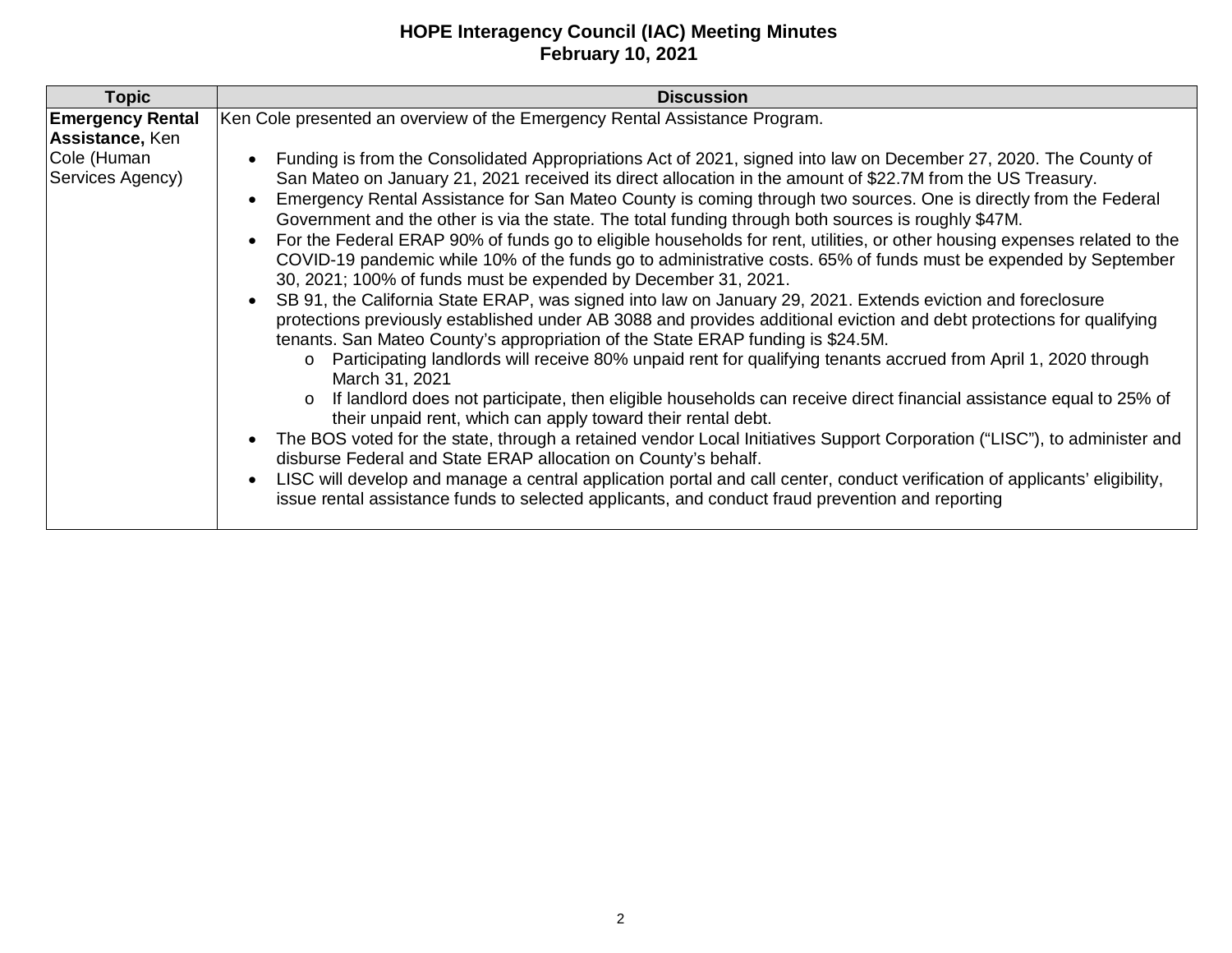| <b>Topic</b>             | <b>Discussion</b>                                                                                                                                                                                                                                                                                                    |  |
|--------------------------|----------------------------------------------------------------------------------------------------------------------------------------------------------------------------------------------------------------------------------------------------------------------------------------------------------------------|--|
| <b>Hotel Acquisition</b> | <b>TownePlace Suites:</b>                                                                                                                                                                                                                                                                                            |  |
| and Program              | Located in Redwood Shores; 95-rooms on 4-floors with 1-elevator; fully furnished units; walking distance to amenities                                                                                                                                                                                                |  |
| <b>Planning Updates</b>  | Purchase price: \$29,250,000; Homekey acquisition award: \$18,048,000; County CARES Act match: \$11,602,000                                                                                                                                                                                                          |  |
| Rose Cade                | County Start-up Loan (Measure K) contribution: \$1,500,000; Capitalized operating reserve, using County CESH award                                                                                                                                                                                                   |  |
| (Department of           | of \$931,302                                                                                                                                                                                                                                                                                                         |  |
| Housing) and             | Exclusively permanent affordable housing for seniors                                                                                                                                                                                                                                                                 |  |
| Jessica Silverberg       | Income cap: 30% of Area Median Income                                                                                                                                                                                                                                                                                |  |
| (Human Services          | Priority senior populations:                                                                                                                                                                                                                                                                                         |  |
| Agency)                  | Formerly homeless seniors living independently in leased hotel rooms, medically-frail seniors, disabled seniors,<br>seniors experiencing homelessness or at-risk seniors linked with wrap-around supportive services, seniors who<br>lost their home due to COVID-19                                                 |  |
|                          | Senior and supportive services provided by the County and the to-be-selected operator. The selection of the operator<br>will be made shortly.                                                                                                                                                                        |  |
|                          | Working with HSA to identify individuals to apply with plan to start move ins in March                                                                                                                                                                                                                               |  |
|                          |                                                                                                                                                                                                                                                                                                                      |  |
|                          | Pacific Inn:<br>Located in Redwood City; 74 rooms<br>$\bullet$                                                                                                                                                                                                                                                       |  |
|                          | Program Overview                                                                                                                                                                                                                                                                                                     |  |
|                          | Homeless shelter services, will provide safe shelter while assisting individuals with moving into permanent<br>housing as quickly as possible; Adults experiencing homelessness who are at high-risk of contracting severe<br>complications if infected with COVID-19; Project Homekey timelines and client move ins |  |
|                          | <b>Planned Services</b>                                                                                                                                                                                                                                                                                              |  |
|                          | Samaritan House will provide services, including 24/7 staffing, housing-focused case management, housing<br>locator specialists, COVID-19 screenings and protocols, food, and connections to other resources (employment,<br>health services, etc.)                                                                  |  |
|                          | Coastside Inn:                                                                                                                                                                                                                                                                                                       |  |
|                          | Located in Half Moon Bay; 52 rooms<br>$\bullet$                                                                                                                                                                                                                                                                      |  |
|                          | <b>Program Overview</b>                                                                                                                                                                                                                                                                                              |  |
|                          | o Homeless shelter services; People experiencing homelessness who are at high-risk of contracting severe<br>complications if infected with COVID-19; Preference for people from the Coastside area                                                                                                                   |  |
|                          | Services                                                                                                                                                                                                                                                                                                             |  |
|                          | o Current: small pilot program in operation                                                                                                                                                                                                                                                                          |  |
|                          | Future program is in procurement process to identify a provider agency<br>$\circ$                                                                                                                                                                                                                                    |  |
|                          | Full program will utilize full building and will provide comprehensive shelter services including 24/7                                                                                                                                                                                                               |  |
|                          | staffing and housing-focused case management                                                                                                                                                                                                                                                                         |  |
|                          | • Community Advisory Committee                                                                                                                                                                                                                                                                                       |  |